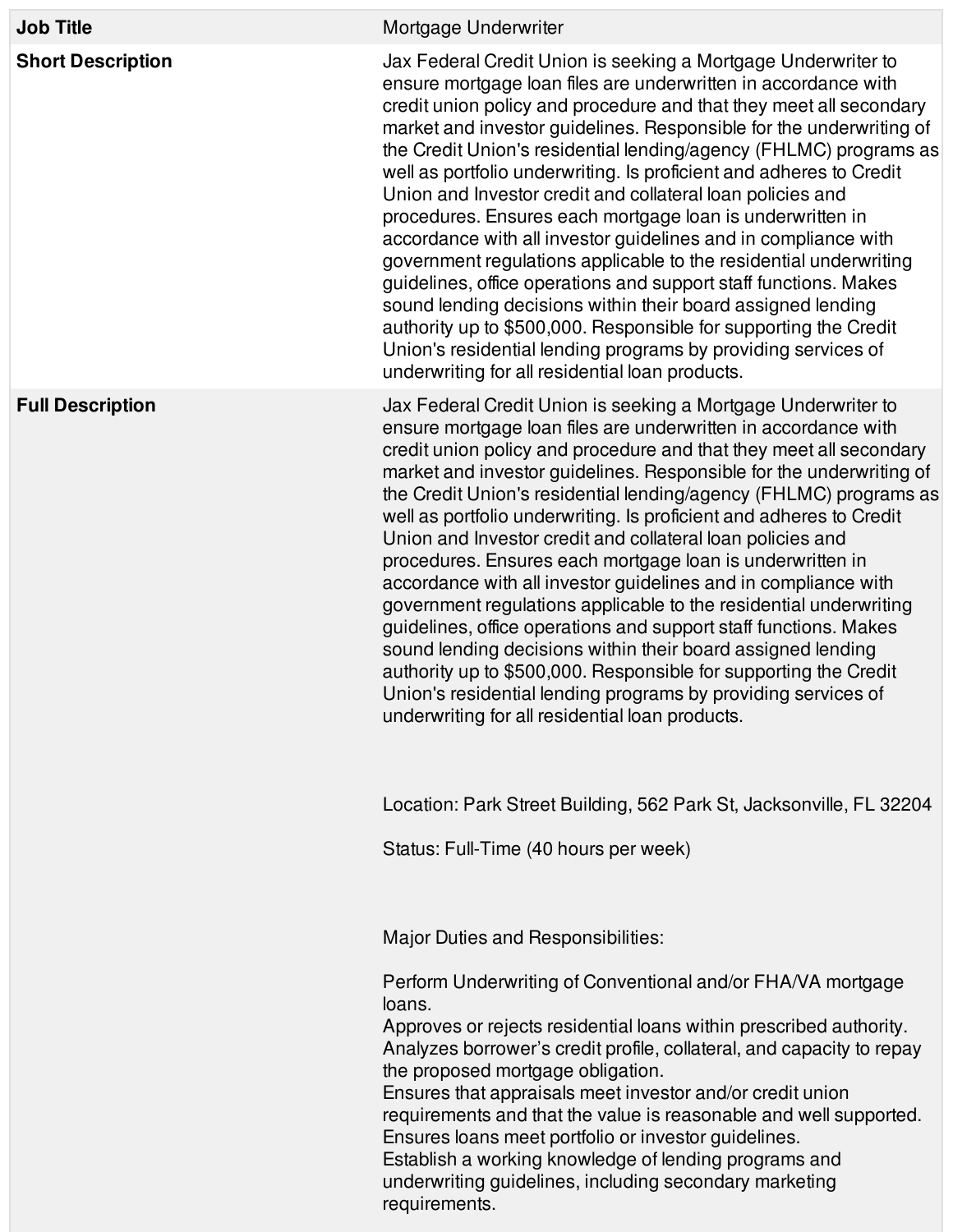Accurately calculates borrower's income and debt-to-income ratios. Documents lending decisions and completes required screens in the loan origination system that include accurate completion of the 1008 as well as adding and/or creating applicable conditions on the loan approval.

Records loan rejections, and basis for denial. Responsible for creating appropriate action on denied and cancelled loan applications.

Run, reads and interprets automated underwriting decision results from Loan Product Advisor.

Reviews conditions submitted on loans and sign off on conditions where appropriate.

Provides strong expertise in secondary market, CFPB, NCUA regulations regarding ability to repay, TRID, and Fair Lending.

Knowledge & Skills

Experience:

2-4+ years of residential mortgage loan underwriting experience, with specific experience in FHLMC.

Correspondent lending experience.

Expert with Freddie Mac LP programs and policies.

Knowledge of federal and state regulatory requirements.

Thorough understanding of credit, underwriting, credit policy and financial analysis in portfolio underwriting.

Experience with loan types including Conventional, FHA and VA. Strong analytical and decision-making skills.

Knowledge of Freddie Mac Loan Product Advisor.

Ability to work with Origination and Processing staff.

Must be familiar with fraud detection techniques.

Microsoft Office proficiency required.

FICS or Encompass LOS knowledge preferred.

Takes a strategic approach to problem solving and/or decision making.

Production-oriented by setting high expectations for self and others and functions efficiently and effectively under deadlines and stress while maintaining a professional and mature demeanor.

Education/Certifications/Licenses:

A college degree.

Interpersonal Skills:

A significant level of trust, credibility and diplomacy is required. Indepth dialogue, conversations and explanations with customers, direct and indirect reports and outside vendors can be of a sensitive and/or highly confidential nature. Communications may involve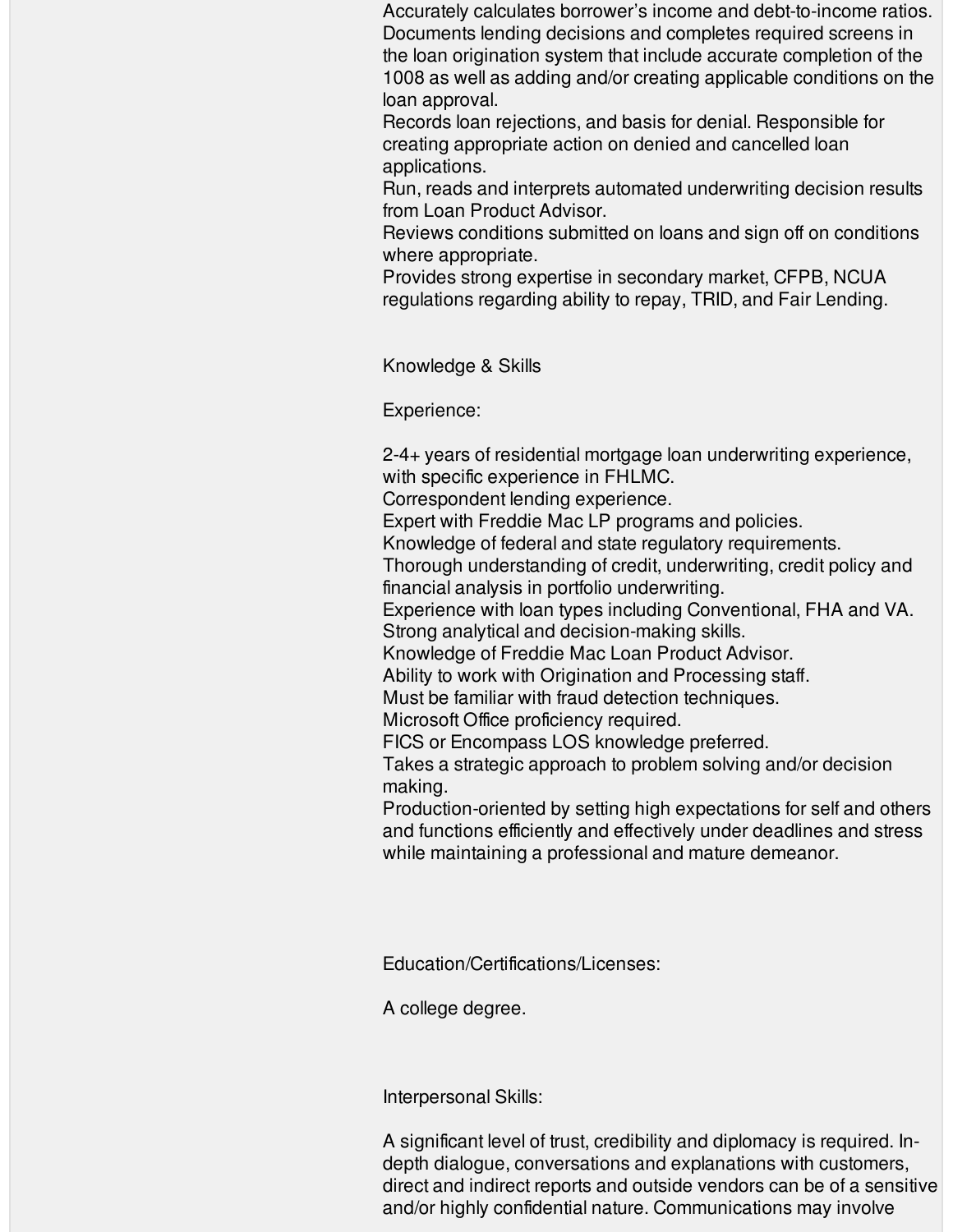motivating, influencing, educating and/or advising others on matters of significance. Typically includes subject matter experts as well as first level to middle managers.

Other Skills:

Is responsible for a width of information including but not limited to the organizations current mortgage loan interest rates, commitment/rate lock/relock fee procedures, consumer loan products/rates/guidelines that are used in conjunction with Mortgage Lending and any loan origination software system.

ADA Requirements

Physical Requirements:

Perform primarily sedentary work with limited physical exertion and occasional lifting of up to 10 lbs. Must be capable of climbing / descending stairs in an emergency situation. Must be able to operate routine office equipment including telephone, copier, facsimile, and calculator. Must be able to routinely perform work on computer for an average of 6-8 hours per day, when necessary. Must be able to work extended hours whenever required or requested by management. Must be capable of regular, reliable, and timely attendance.

Working Conditions:

Must be able to routinely perform work indoors in climate-controlled shared work area with minimal noise.

Mental and/or Emotional Requirements:

Must be able to perform job functions independently or with limited supervision and work effectively either on own or as part of a team. Must be able to read and carry out various written instructions and follow oral instructions. Must be able to speak clearly and deliver information in a logical and understandable sequence. Must be capable of dealing calmly and professionally with numerous different personalities from diverse cultures at various levels within and outside of the organization and demonstrate highest levels of customer service and discretion when dealing with the public. Must be able to perform responsibilities with composure under the stress of deadlines / requirements for extreme accuracy and quality and/or fast pace. Must be able to effectively handle multiple, simultaneous, and changing priorities. Must be capable of exercising highest level of discretion on both internal and external confidential matters.